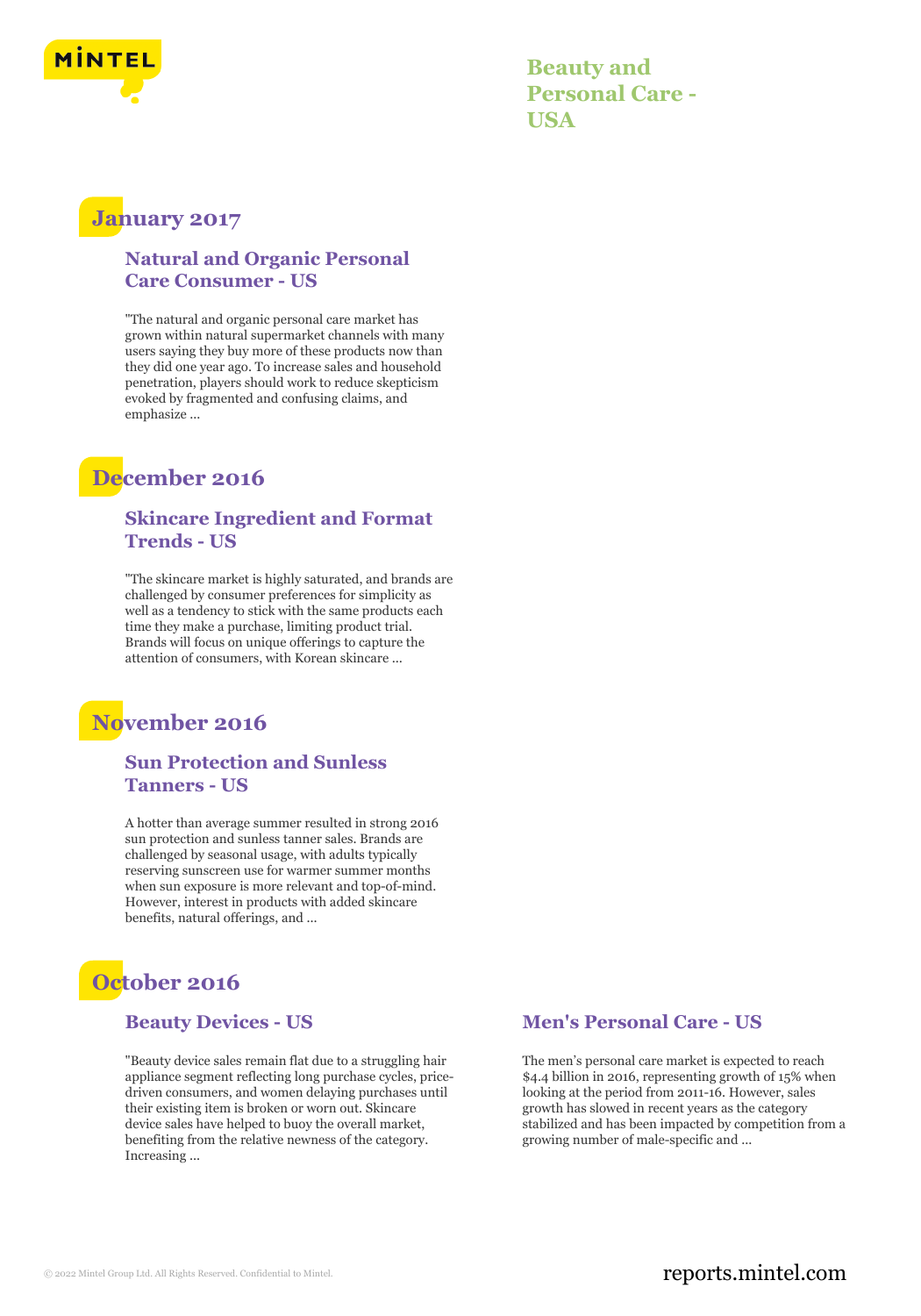

## **Beauty and Personal Care - USA**

# **September 2016**

#### **Marketing to Moms - US**

"Moms today are having their first child later in life and are choosing to have smaller families. Increasing childcare costs and limited benefits for working moms (such as paid maternity leave), are leading more moms to consider staying at home. Ultimately, moms today are proud of their parenting decisions and ...

# **August 2016**

#### **Color Cosmetics - US**

"The \$10.8 billion color cosmetics category is anticipated to experience gains in 2016 despite an intensely competitive category landscape. Category growth is highly dependent on new product development as inspired by trends in fashion and beauty. Furthermore, the trend-driven nature of the market can cause sales to be somewhat ...

# **July 2016**

#### **Medicated Skincare - US**

"The rate of growth for medicated skincare market continues to decelerate. Anti-itch treatments remain the strongest performing segment, while foot medications, cold sore treatments, and skin growth removers continue to stagnate. Alternative treatment methods – from self-healing to home remedies and prescription care to general skincare –further exasperate the already ...

# **May 2016**

#### **Facial Skincare and Anti-Aging - US**

"The highly competitive facial skincare and anti-aging category saw sales dip in 2015, as specialty skincare segments continue to struggle and the previously fastgrowing lip balm segment also saw sales decline. However, cleansers and moisturizers show positive growth, and natural products, Asian skincare inspired products, and no-rinse cleansing products are ...

#### **Fragrances - US**

"Performance in the fragrances market has been lackluster due to the saturated nature of the category, increased competition from scented personal care items, and apathy among shoppers. Interest in natural claims can present opportunities for brands to better reach consumers, while custom or boutique fragrances may encourage increased consumer spend ...

#### **Black Haircare - US**

"The Black haircare market is experiencing soft sales similar to mainstream haircare. Estimated 2016 expenditures by Black consumers on haircare products are about \$2.5 billion as Black consumers flock to brands that cater to their specific haircare needs. Despite soft sales, several brands are making inroads within the category ...

#### **Body Care and Deodorant - US**

The \$6 billion body care and deodorant market has shown fairly stable growth in recent years. Near universal routine usage of deodorant and body care presents both opportunities and challenges for future growth. Spray formats, natural formulations, and the integration of added benefits have propelled consumer interest in the market ...

#### **Teen and Tween Beauty and Personal Care Consumer - US**

Teens represent an increasingly diverse and openminded population, and as a result are seeking more relatable spokespeople in BPC (beauty and personal care) advertising and communication. Teens are also tech-savvy and engage with BPC products and trends online while ultimately making purchases in-store, stressing the need for a seamless omnichannel ...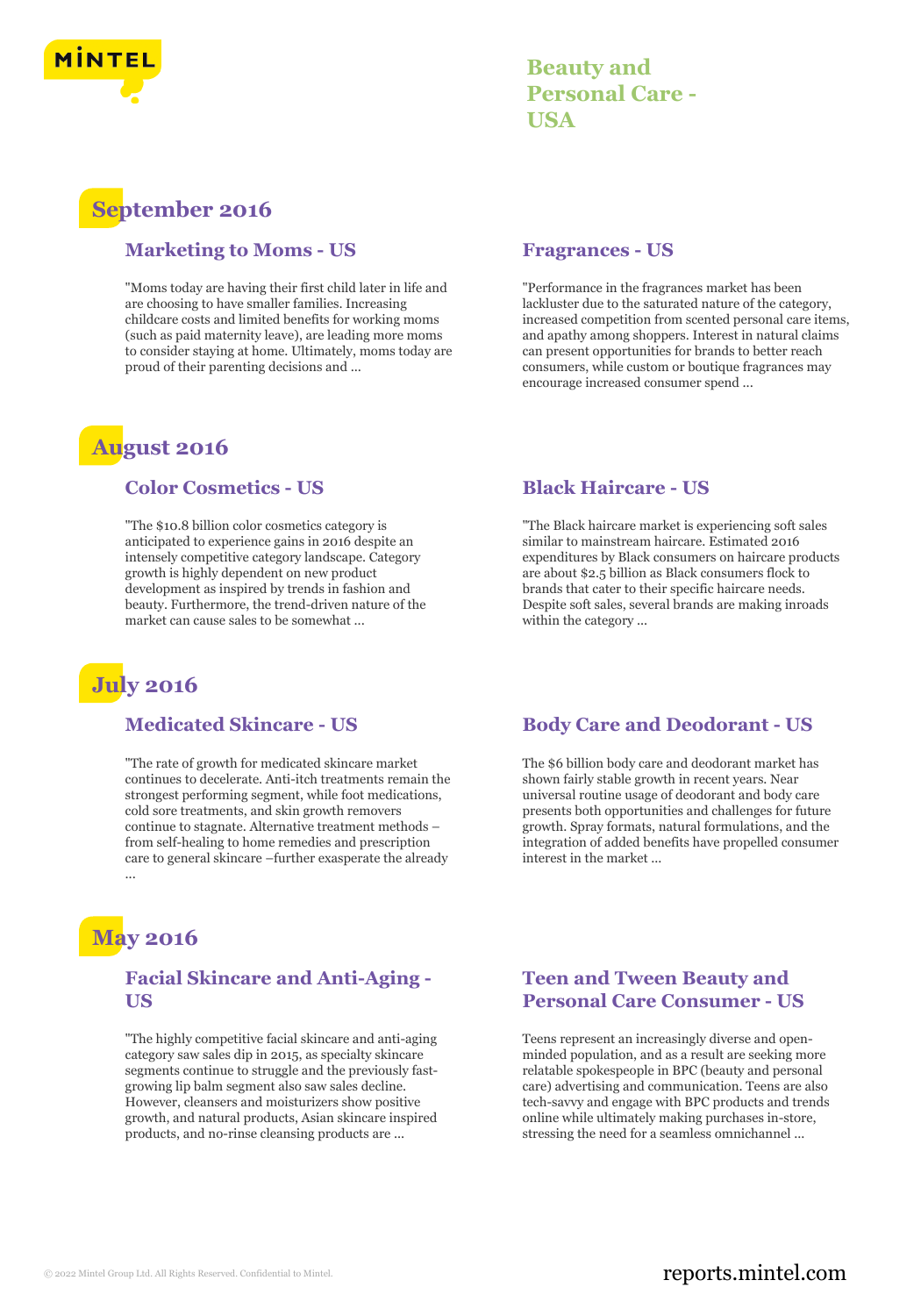

| <b>Beauty and</b>      |
|------------------------|
| <b>Personal Care -</b> |
| USA                    |

# **April 2016**

#### **Shampoo, Conditioner and Hairstyling Products - US**

The shampoo, conditioner, and hairstyling market decelerated from the previous year, growing by 2.1%. The hairstyling segment has remained stagnant due to consumers' interest in more natural hairstyles. Innovation through new product forms that are addressing consumers' concerns and hair needs, the expansion of male offerings, and better delivery ...

# **March 2016**

#### **Feminine Hygiene and Sanitary Protection Products - US**

Growth of the overall feminine care products market has been marginal in recent years, as it faces several challenges. Women are having fewer, lighter periods, contributing to declining usage of sanitary protection, specifically tampons. However, an aging population and increased interest in cleansing products bodes well for the adult incontinence ...

# **February 2016**

#### **Drug Store Retailing - US**

"The drug store market has expanded well beyond traditional drug stores to include other channels such as mass merchandisers, supermarkets, and warehouse clubs as well as mail order options that also fulfil consumers' drug store needs."

# **January 2016**

#### **Beauty Retailing - US**

"US retail sales of beauty products reached \$46.2 billion in 2015 and are slated to grow to \$51.8 billion by 2020, for a gain of 12%. This slow and steady growth will be fueled by a stronger economy, as well as by population gains among women (and men ...

#### **Disposable Baby Products - US**

"After years of flat or declining sales, the disposable baby products market is bouncing back as birth rates and consumer confidence recover and parents allocate more spend to premium products."

#### **The Beauty Consumer - US**

"The beauty category showed positive growth from 2010-15 and is projected to see continued gains. Looking forward, key demographic groups include Millennials and Hispanics. Nurturing and expanding the Beauty Enthusiasts segment will also be important for product and market growth. Capitalizing on Enthusiasts' interest in experimentation, trends, free samples, and ...

#### **Soap, Bath and Shower Products - US**

"When adjusted for inflation, total market sales in the soap, bath, and shower products market have remained relatively flat, though the inclusion of more premium benefits have helped boost sales of liquid body washes and bath products. Going forward, continued launches of products offering premium benefits, as well as product ...

#### **Nail Color and Care - US**

"Although growth in the nail care and color market has slowed since 2013, interest in gel polish manicures, nail treatments, and more natural nail care represent key opportunities. Effective outreach to Millennials, moms, and Hispanics via product offerings, digital technology, and targeted marketing can help revitalize the market."

#### © 2022 Mintel Group Ltd. All Rights Reserved. Confidential to Mintel.  $\blacksquare$  reports.mintel.com